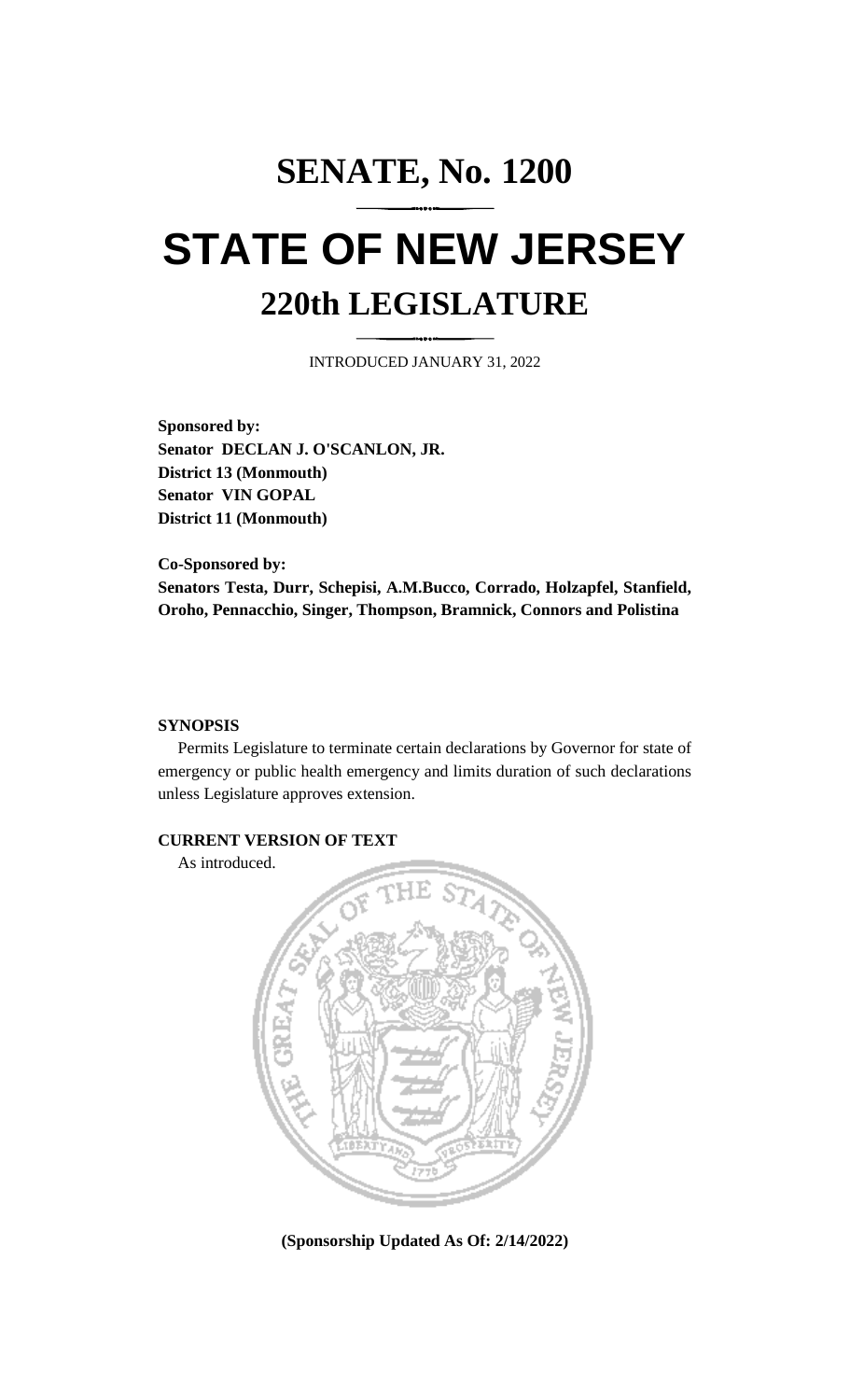**AN ACT** concerning the Governor's declarations under certain emergencies, and supplementing P.L.1942, c.251 (C.App.A:9-33 et seq.) and P.L.2005, c.222 (C.26:13-1 et seq.).

 **BE IT ENACTED** *by the Senate and General Assembly of the State of New Jersey:*

8 1. a. A state of emergency declaration issued by the Governor pursuant to P.L.1942, c.251 (C.App.A:9-33 et seq.) may be terminated by the Legislature by concurrent resolution if the resolution receives a two-thirds affirmative vote of the authorized membership of each House of the Legislature.

 A state of emergency declaration issued by the Governor pursuant to P.L.1942, c.251 (C.App.A:9-33 et seq.) shall terminate automatically 60 days after the date of issuance unless an extension is authorized by the Legislature. The Legislature may authorize, after a notice required in subsection e. of this section is received, as many extensions of not less than 30 days, but not more than 90 days, by concurrent resolution as receive a majority vote of the authorized membership of each House of the Legislature.

 b. The Governor shall not issue for the same emergency a declaration to the same or substantially same effect as one that has been terminated pursuant to subsection a. of this section or section 3 of this act, P.L. , c. (C. )(pending before the Legislature as this bill), except in accordance with a law that permits the issuance of another declaration specifically for that emergency.

 c. The Legislature may conduct the vote on any concurrent resolution specified in this section or in section 3 of this act, P.L. ,

 c. (C. )(pending before the Legislature as this bill), by any means it deems necessary and appropriate, including, but not limited to, in person, by teleconference, and remotely by electronic means.

 d. For the purpose of this section, "same emergency" means the initial event or events that gave rise to the emergency declaration that has been terminated, and any event that occurs subsequent to the initial event or events as a direct result, continuation, or consequence of the initial event or events or the origin of which can be traced directly to the initial event or events.

 e. The Governor shall notify the Legislature in writing of the need for an extension of any state of emergency declaration issued pursuant to P.L.1942, c.251 (C.App.A:9-33 et seq.) at least seven business days before an extension is authorized by the Legislature pursuant to subsection a. of this section. The notice shall provide information on the need for the extension of such declaration and the threat to the public health or safety that requires the extension.

 When notice cannot be given at least seven business days before an extension is authorized by the Legislature, the notice shall be given by the Governor as soon as possible, but not later than at least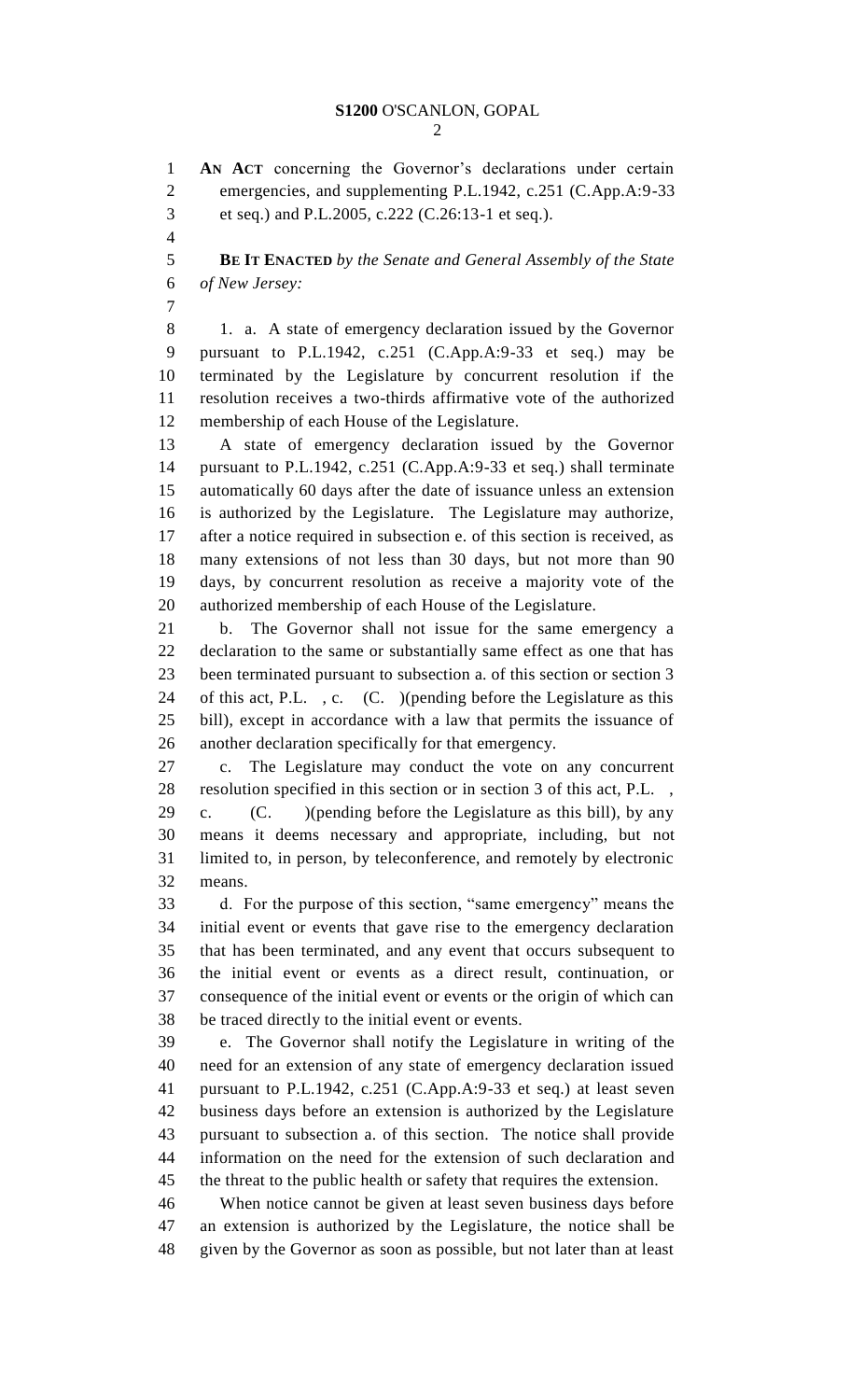24 hours before the extension is authorized, and the notice shall include an explanation of why the notice could not have been given at least seven days before the extension. f. The Governor shall receive and publish in the New Jersey Register any comments from the chairs and ranking minority members of the relevant standing reference committees of the Legislature on any notice given in accordance with subsection e. of this section. The publication shall include a response from the Executive Branch. The comments may be received before or after an extension is granted pursuant to this act, P.L. , c. (pending before the Legislate as this bill), and shall not affect the validity thereof. g. If the Governor fails to provide the notice required by subsection e. of this section for an extension, the state of emergency declaration shall terminate unless an extension of the declaration is approved, after the notice required in subsection e. of this section is received, by the Legislature by concurrent resolution that receives a majority vote of the authorized membership of each House of the Legislature. h. This section shall not apply to any declaration: (1) rescinding an order, rule, or regulation issued pursuant to P.L.1942, c.251 (C.App.A:9-33 et seq.); (2) applying exclusively to any or all of the executive and administrative offices, departments, and instrumentalities of the Executive Branch of State government; or (3) issued under the authority of the Governor as the Commander-in-Chief of all the military and naval forces of the State. 2. a. A public health emergency declaration issued by the Governor pursuant to P.L.2005, c.222 (C.26:13-1 et seq.) may be terminated by the Legislature by concurrent resolution if the resolution receives a two-thirds affirmative vote of the authorized membership of each House of the Legislature. A public health emergency declaration issued by the Governor pursuant to P.L.2005, c.222 (C.26:13-1 et seq.) may be renewed by the Governor for only one additional period of 30 days and the declaration then shall terminate automatically unless an extension is authorized by the Legislature. The Legislature may authorize, after a notice required in subsection e. of this section is received, as many extensions of not less than 30 days, but not more than 90 days, by concurrent resolution as receive a majority vote of the authorized membership of each House of the Legislature. b. The Governor shall not issue for the same emergency a declaration to the same or substantially same effect as one that has been terminated pursuant to subsection a. of this section or section 3 of this act, P.L. , c. (C. )(pending before the Legislature as this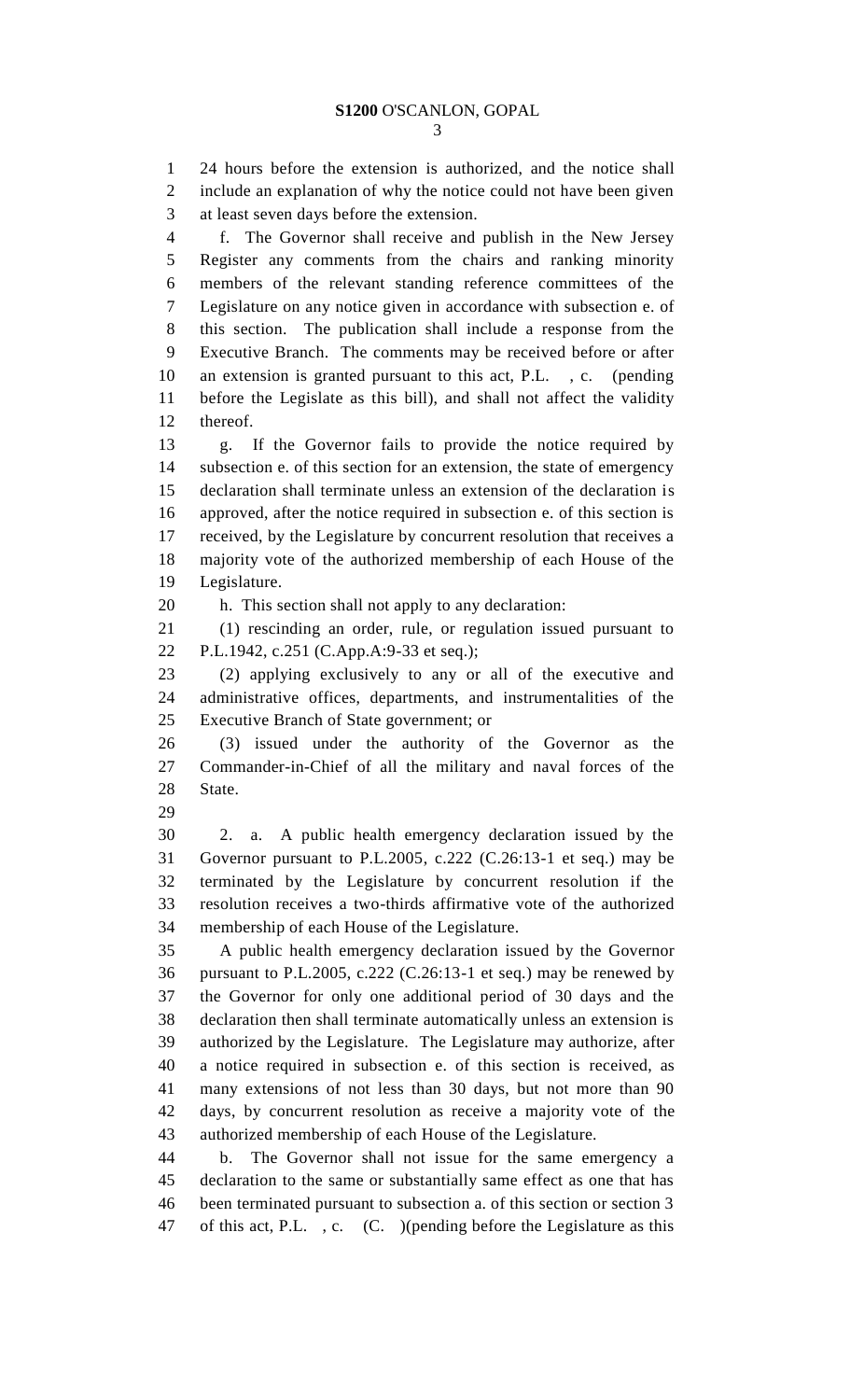bill), except in accordance with a law that permits the issuance of another declaration specifically for that emergency.

 c. The Legislature may conduct the vote on any concurrent resolution specified in this section or in section 3 of this act, P.L. ,

 c. (C. )(pending before the Legislature as this bill), by any means it deems necessary and appropriate, including, but not limited to, in person, by teleconference, and remotely by electronic means.

 d. For the purpose of this section, "same emergency" means the initial event or events that gave rise to the emergency declaration that has been terminated, and any event that occurs subsequent to the initial event or events as a direct result, continuation, or consequence of the initial event or events or the origin of which can be traced directly to the initial event or events.

 e. The Governor shall notify the Legislature in writing of the need for an extension of any public health emergency declaration issued pursuant to P.L.2005, c.222 (C.26:13-1 et seq.) at least seven business days before an extension is authorized by the Legislature pursuant to subsection a. of this section. The notice shall provide information on the need for the extension of such declaration and the threat to the public health or safety that requires the extension.

 When notice cannot be given at least seven business days before an extension is authorized by the Legislature, the notice shall be given by the Governor as soon as possible, but not later than at least 24 hours before the extension is authorized, and the notice shall include an explanation of why the notice could not have been given at least seven days before the extension.

 f. The Governor shall receive and publish in the New Jersey Register any comments from the chairs and ranking minority members of the relevant standing reference committees of the Legislature on any notice given in accordance with subsection e. of this section. The publication shall include a response from the Executive Branch. The comments may be received before or after an extension is granted pursuant to this act, P.L. , c. (pending before the Legislate as this bill), and shall not affect the validity thereof.

 g. If the Governor fails to provide the notice required by subsection e. of this section for an extension, the public health emergency declaration shall terminate automatically unless an extension of the declaration is approved, after the notice required in subsection e. of this section is received, by the Legislature by concurrent resolution that receives a majority vote of the authorized membership of each House of the Legislature.

h. This section shall not apply to any declaration:

 (1) rescinding an order, rule, or regulation issued pursuant to P.L.2005, c.222 (C.26:13-1 et seq.);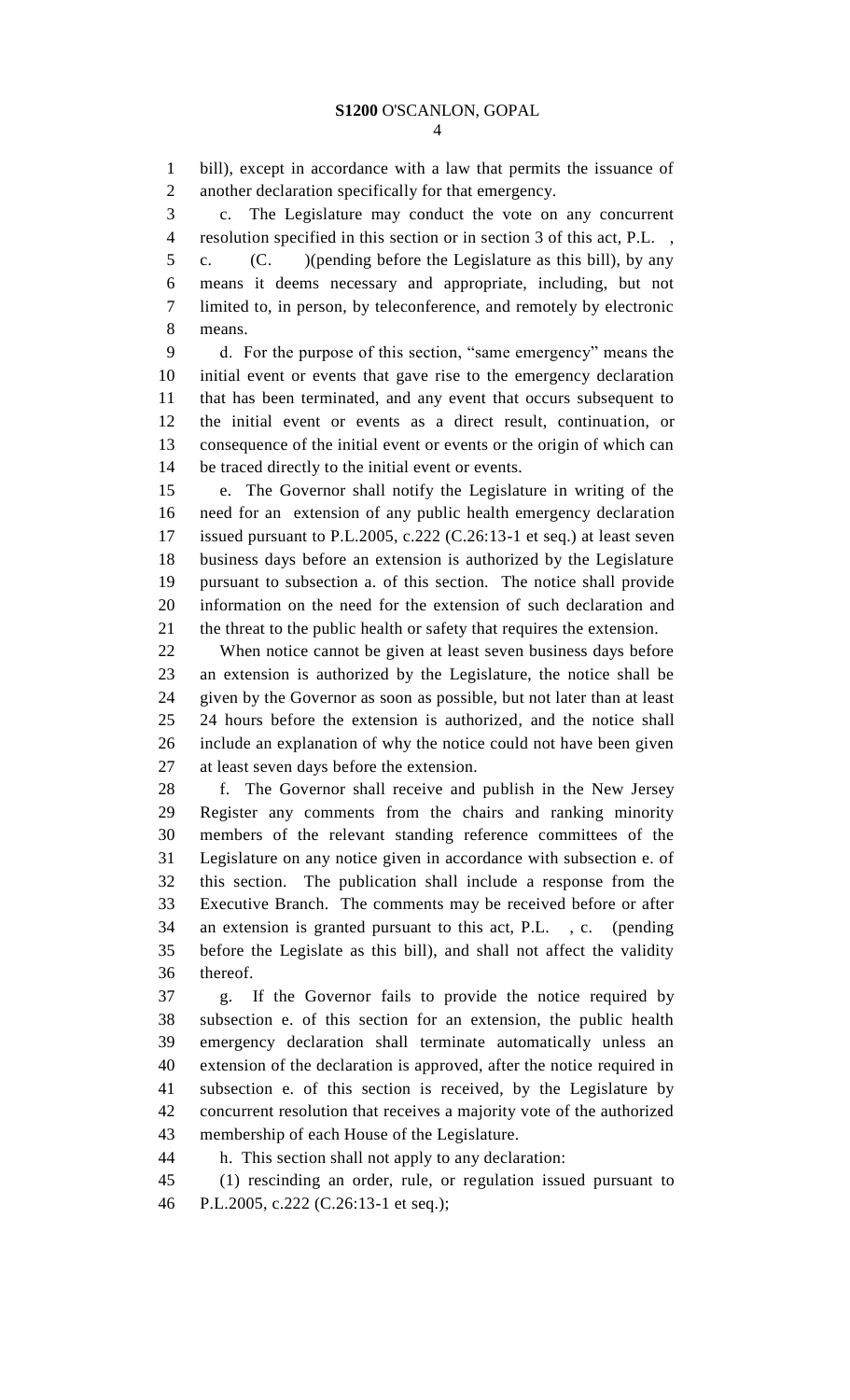(2) applying exclusively to any or all of the executive and administrative offices, departments, and instrumentalities of the Executive Branch of State government; or

 (3) issued under the authority of the Governor as the Commander-in-Chief of all the military and naval forces of the State.

 3. a. Any state of emergency declaration issued by the Governor pursuant to P.L.1942, c.251 (C.App.A:9-33 et seq.) and any public health emergency declaration issued by the Governor pursuant to P.L.2005, c.222 (C.26:13-1 et seq.) to address the COVID-19 pandemic or any other emergency that is in effect on the effective date of this act, P.L. , c. (pending before the Legislature as this bill), and:

 (1) that has been in effect for more than 60 days as of that effective date, or

 (2) that has been in effect for 60 days or less but was issued for the same emergency as the term is defined in sections 1 and 2 of this act and has the same or substantially the same effect as a declaration that was issued more than 60 days prior to the effective date,

 shall terminate automatically on the effective date of this act unless, on the day that this act has passed both Houses of the Legislature, or has passed both Houses of the Legislature after amendments recommended by the Governor have been made to the act or after objections to the bill have been received from the Governor, whichever occurs later, a concurrent resolution to extend the state of emergency declaration or public health emergency declaration, or both, for not less than 30 days, but not more than 90 days, receives a majority vote of the authorized membership of each House of the Legislature.

 If a concurrent resolution authorizes an extension of either or both declarations, any additional extensions shall be authorized or permitted only in accordance with sections 1 and 2 of this act, P.L. , c. (C. )(pending before the Legislature as this bill).

 b. Except as provided in subsection a. of this section, sections 1 37 and 2 of this act, P.L., c. (C. )(pending before the Legislature as this bill), shall apply to any state of emergency declaration or public health emergency declaration issued after the effective date of this act or issued within 60 days prior to the effective date of this act.

 4. Nothing in this act, P.L. , c. (pending before the Legislature as this bill), shall be construed as limiting the authority of the Governor to designate a state of emergency as may be authorized under the annual appropriations act, for the sole and limited purpose of establishing the eligibility of the State to receive federal funds, provided, however, no such emergency declaration shall under any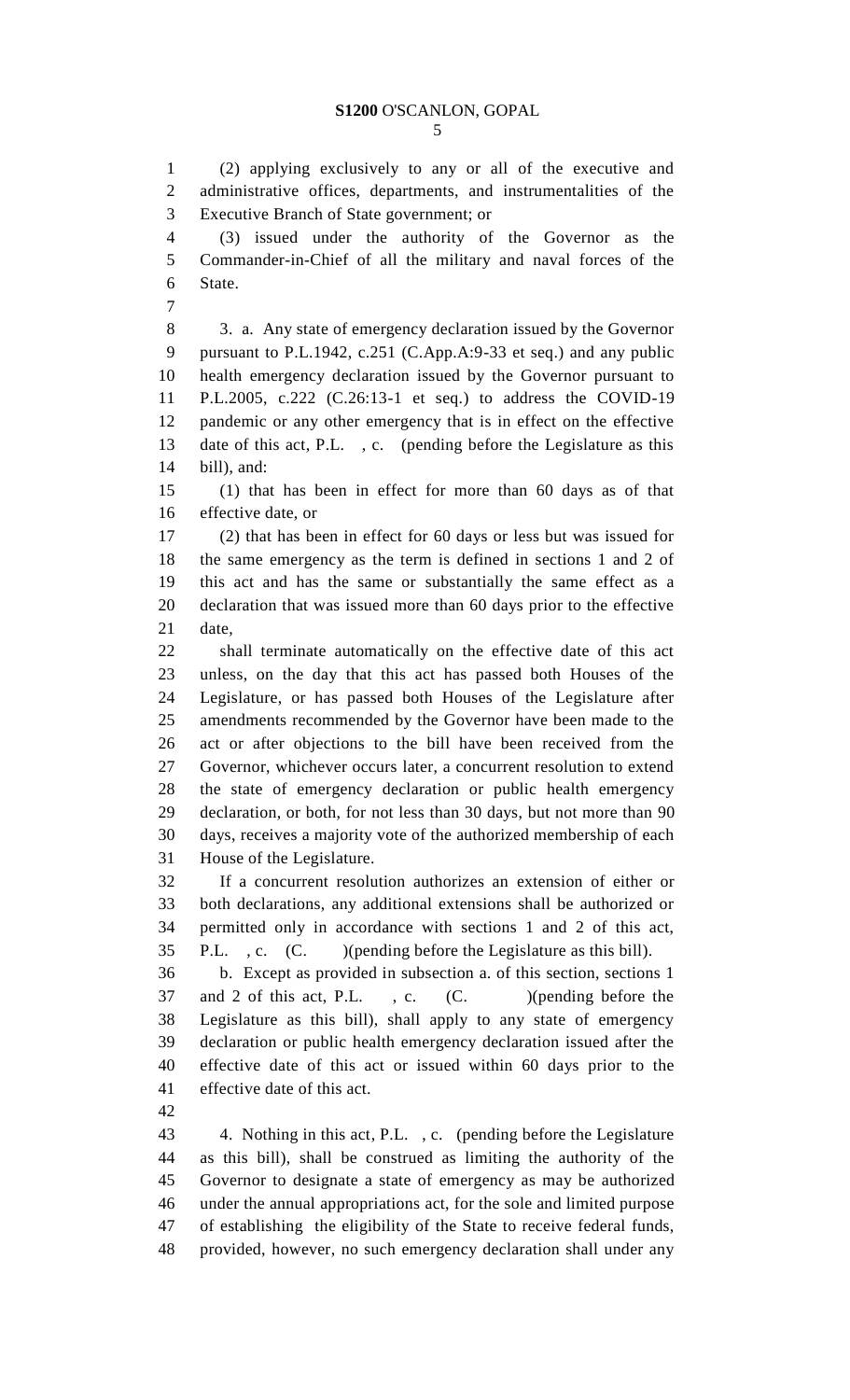### **S1200** O'SCANLON, GOPAL

 circumstances serve as the basis for invoking any authority or powers set forth in P.L.1942, c.251 (C.App.A:9-33 et seq.) or P.L.2005, c.222 (C.26:13-1 et seq.).

- 
- 5. This act shall take effect immediately.
- 
- 
- 

## 8 STATEMENT

 This bill provides for the termination of a state of emergency declaration issued by the Governor pursuant to P.L.1942, c.251 (C.App.A:9-33 et seq.) or a public health emergency declaration issued pursuant to P.L.2005, c.222 (C.26:13-1 et seq.) by the Legislature by concurrent resolution if the resolution receives a two-thirds affirmative vote of the authorized membership of each House of the Legislature. Also, the bill limits the duration of a state of emergency to 60 days after the date of issuance unless an extension is authorized by the Legislature, and limits a public health emergency declaration to a total of 60 days (the initial 30 day duration and one 30-day renewal by the Governor as provided by current law). The bill permits the Legislature to authorize, after a notice required in this bill is received, an extension of the state of emergency declaration or public health emergency declaration, with as many extensions of not less than 30 days, but not more than 90 days, by concurrent resolution that receives a majority vote of the authorized membership of each House of the Legislature.

 The bill prohibits the Governor from issuing for the same emergency a declaration to the same or substantially same effect as one terminated pursuant to this bill, except in accordance with a law that permits the issuance of another declaration specifically for that emergency.

 The bill permits the Legislature to conduct the vote on any concurrent resolution specified in the bill by any means it deems necessary and appropriate, including, but not limited to, in-person, teleconference, and remotely by electronic means.

 For the purpose of this bill, "same emergency" means the initial event or events that gave rise to the emergency declaration that has been terminated, and any event that occurs subsequent to the initial event or events as a direct result, continuation, or consequence of the initial event or events or the origin of which can be traced directly to the initial event or events.

 The bill requires the Governor to notify the Legislature in writing of the need for an extension of any state of emergency declaration or public health emergency declaration at least seven business days before an extension is authorized by the Legislature pursuant to this bill. The notice will provide information on the need for the extension of such declaration and the threat to the public health or safety that requires the extension.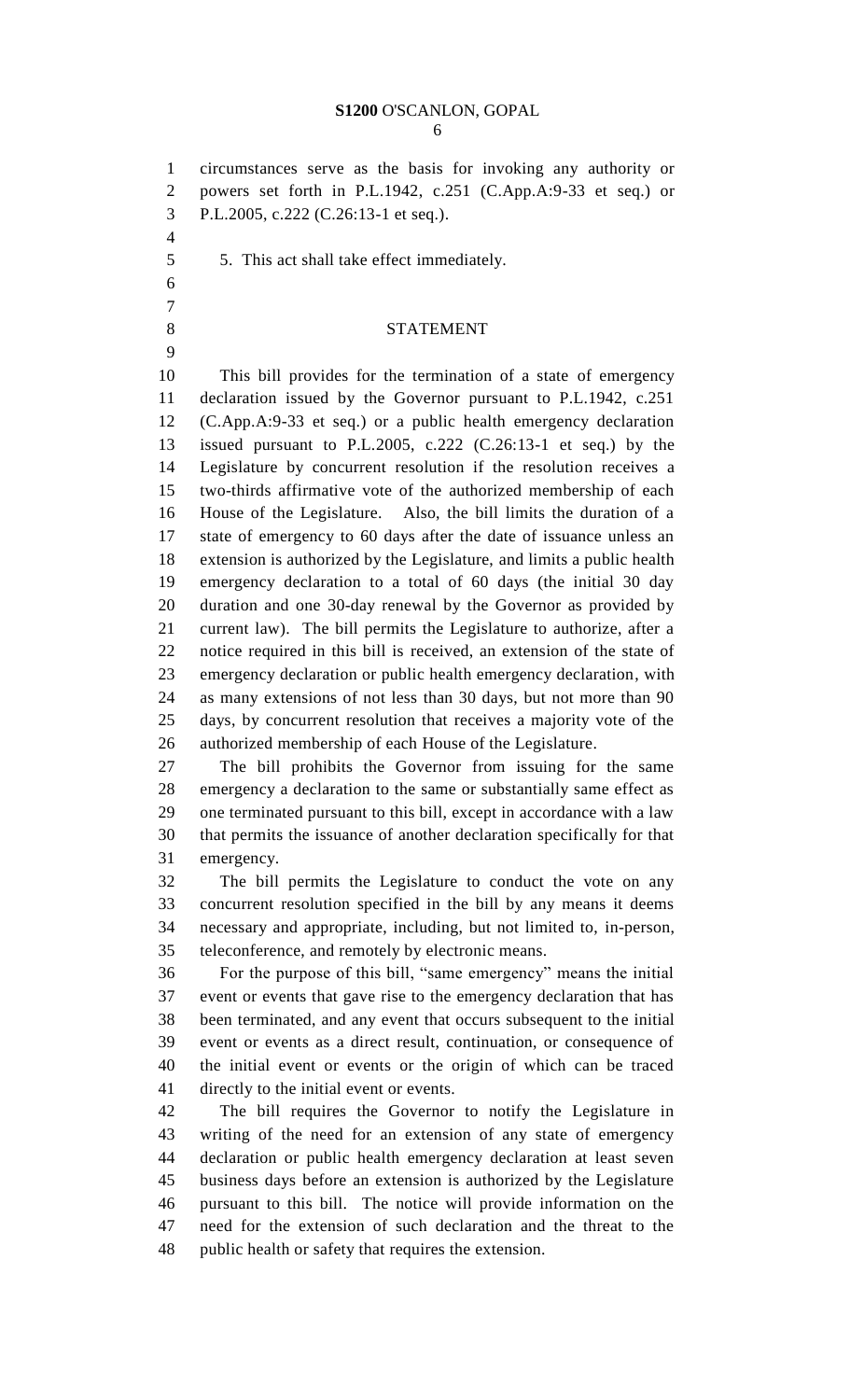When notice cannot be given at least seven business days before an extension is authorized by the Legislature, the notice has to be given by the Governor as soon as possible, but not later than at least 24 hours before the extension is authorized, and the notice has to include an explanation of why the notice could not have been given at least seven days before the extension. Under the bill, the Governor will receive and publish in the New Jersey Register any comments from the chairs and ranking minority members of the relevant standing reference committees of the Legislature on any notice given in accordance with this bill. The publication is to include a response from the Executive Branch. If the Governor fails to provide the notice required by this bill for an extension, the state of emergency declaration or public health emergency declaration will be terminated unless an extension of the declaration is approved, after the notice required in the bill is received, by the Legislature by concurrent resolution that receives a majority vote of the authorized membership of each House of the Legislature. The provisions of the bill do not apply to any state of emergency declaration or public health emergency declaration: (1) rescinding an order, rule, or regulation issued pursuant to P.L.1942, c.251 (C.App.A:9-33 et seq.) or to P.L.2005, c.222 (C.26:13-1 et seq.); (2) applying exclusively to any or all of the executive and administrative offices, departments, and instrumentalities of the Executive Branch of State government; or (3) issued under the authority of the Governor as the Commander-in-Chief of all the military and naval forces of the State. The bill provides that any state of emergency declaration issued by the Governor and any public health emergency declaration issued by the Governor to address the COVID-19 pandemic or any other emergency that is in effect on the effective date of the bill, and (1) that has been in effect for more than 60 days as of that effective date, or (2) that has been in effect for 60 days or less but was issued for the same emergency as the term is defined in the bill and has the same or substantially the same effect as a declaration that was issued more than 60 days prior to the effective date, will terminate automatically on the effective date of this bill unless, on the day that this bill has passed both Houses of the Legislature, or has passed both Houses of the Legislature after amendments recommended by the Governor have been made to the act or after objections to the bill have been received from the Governor, whichever occurs later, a concurrent resolution to extend the state of emergency declaration or public health emergency declaration, or both, for not less than 30 days, but not more than 90